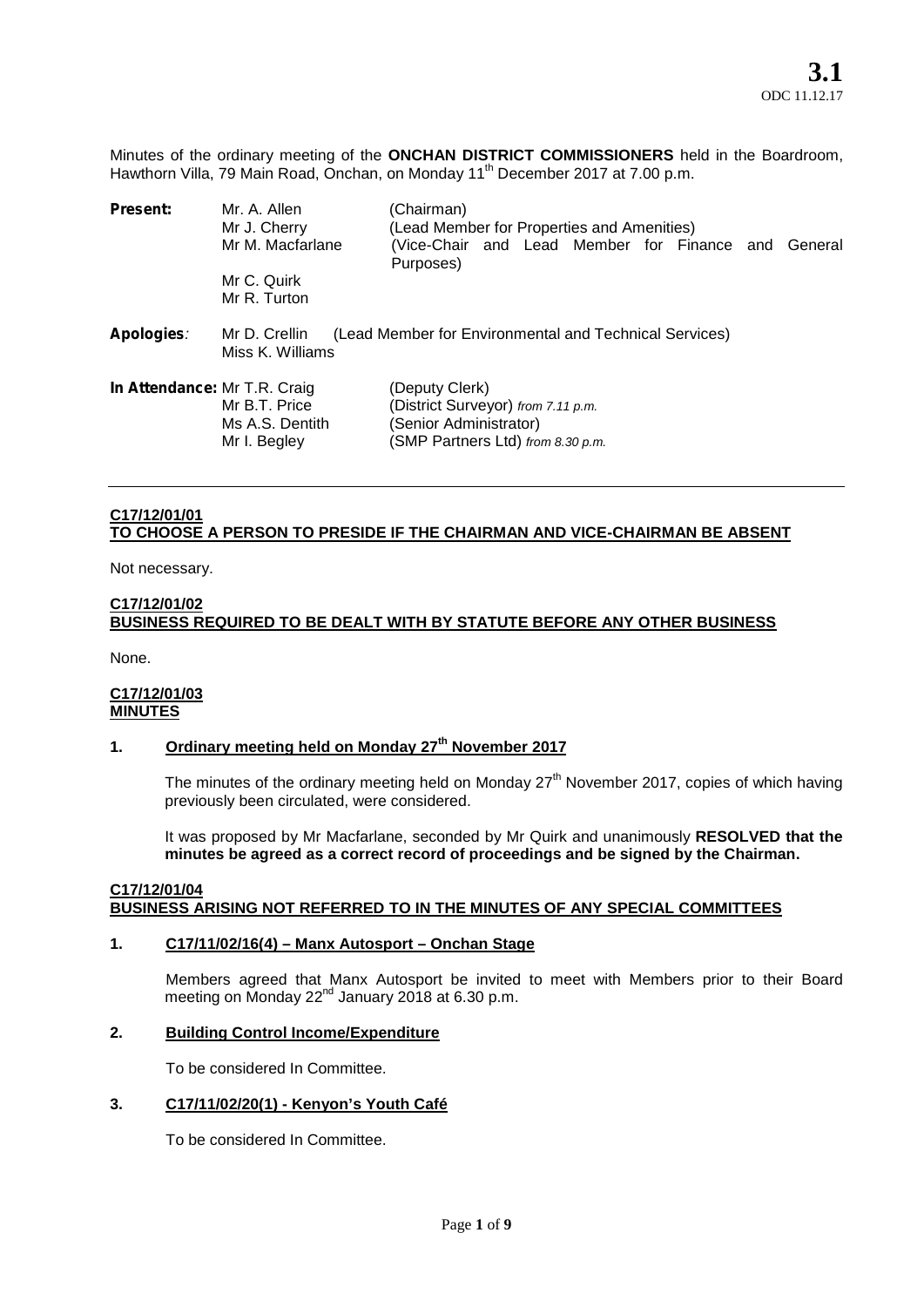# **C17/12/01/05 BUSINESS EXPRESSLY REQUIRED BY STATUTE TO BE DONE**

None.

### **C17/12/01/06 BUSINESS ADJOURNED FROM A PREVIOUS MEETING**

None.

### **C17/12/01/07 PLANNING DECISIONS/COMMUNICATIONS FROM THE DEPARTMENT OF INFRASTRUCTURE PLANNING COMMITTEE**

### **1. Plans to the Board**

- **(a)** The following plans were considered by the Board.
	- (i) PA 17/01197 36 King Edward Park, Proposed Storage Shed.

It was proposed by Mr Cherry, seconded by Mr Macfarlane, and unanimously **RESOLVED that PA 17/01197 – 36 King Edward Park, be recommended for approval subject to domestic use only, and no commercial use. (notify 34 King Edward Park).**

(ii) PA 17/01204 – 5 Ballachrink Drive, proposed demolition of small conservatory and replace with a larger extension and utility room.

It was proposed by Mr Cherry, seconded by Mr Quirk, and unanimously **RESOLVED that PA 17/01204 – 5 Ballachrink Drive be recommended for approval.**

(iii) PA 17/01211 – 15 Bemahague Avenue, Replacement of an existing door and window to a window in the rear elevation.

It was proposed by Mr Cherry, seconded by Mr Quirk, and unanimously **RESOLVED that PA 17/01211 – 15 Bemahague Avenue be recommended for approval.**

(iv) PA 17/01217 – Field 534212 Scollag Road – proposed stable block and access road.

It was proposed by Mr Cherry, seconded by Mr Quirk, and unanimously **RESOLVED that PA 17/01217 – Field 534212 Scollag Road be recommended for approval.**

(v) PA 17/01256 - 3 Hollydene Avenue – Installation of a flue

It was proposed by Mr Cherry, seconded by Mr Quirk, and unanimously **RESOLVED that PA 17/01256 – 3 Hollydene Avenue be recommended for approval.**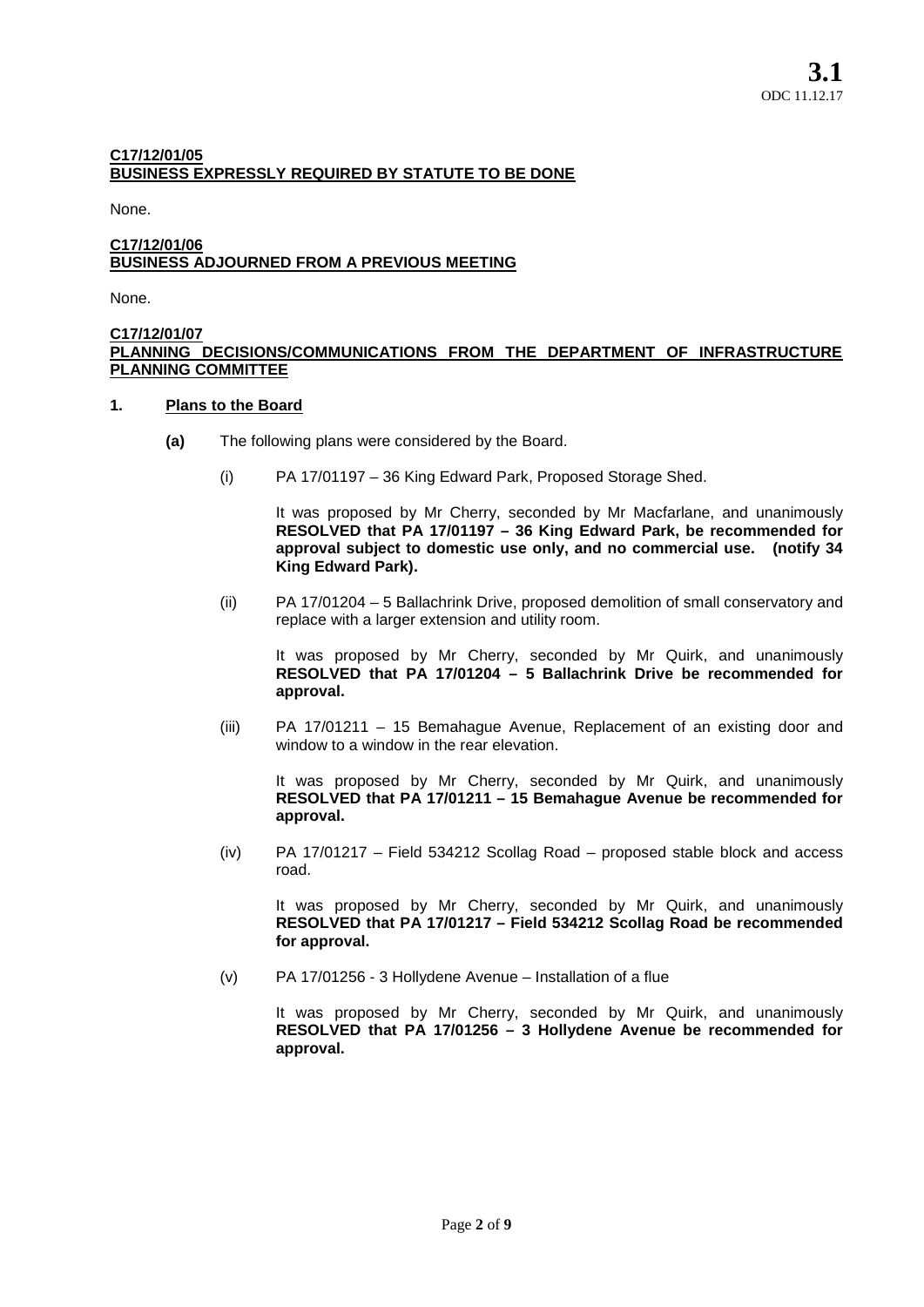### **2. Planning Communications**

### **(a) PA 16/00859/B Land adjacent Onchan School, School Road.**

The District Surveyor advised that the appeal has been dismissed and the application approved.

In answer to question, the Chairman advised that the only change to the fencing is the colour from blue to green fencing and the height to be 2.2 m high.

#### **C17/12/01/08 FINANCE AND GENERAL PURPOSES**

### **1. 2018/19 Budget**

To be considered In Committee.

### **2. 2016/17 Annual Accounts**

To be considered In Committee.

#### **C17/12/01/09 REPORT FROM THE CLERK OR OTHER OFFICER**

### **1. C17/11/02/08(1) - Installation of Defibrillators**

Report of the District Surveyor dated 7<sup>th</sup> December 2017, having previously been circulated was considered. Members were advised that the checks were to ensure that the units were in a sound condition. Consumables would consist of replacement battery packs every five years, and pads every two years.

Clarification was given for the location of the three units at The Hub, Toilets at Main Road and at Onchan Park.

In answer to question, the Deputy Clerk advised that the Defibrillators would be added to the public liability insurance.

A Member requested that a recorded system be put in place to show when the checks were carried out, what, if anything, was needed.

In answer to question, the Deputy Clerk advised that the thinking behind the units was that any member of public would be able to use the AED units.

Members agreed that the units be installed as soon as possible, and publicity to be arranged after installation.

### **2. Consultation – Possible Ways of Improving the Island's Planning System**

The District Surveyor advised that the extension for submissions has been extended to the 15<sup>th</sup> January 2018. The report will be circulated to Members by the end of the week so consideration The report will be circulated to Members by the end of the week so consideration can be given to the contents before the next meeting of the Board.

### **3. Finance Manager Vacancy**

To be considered In Committee.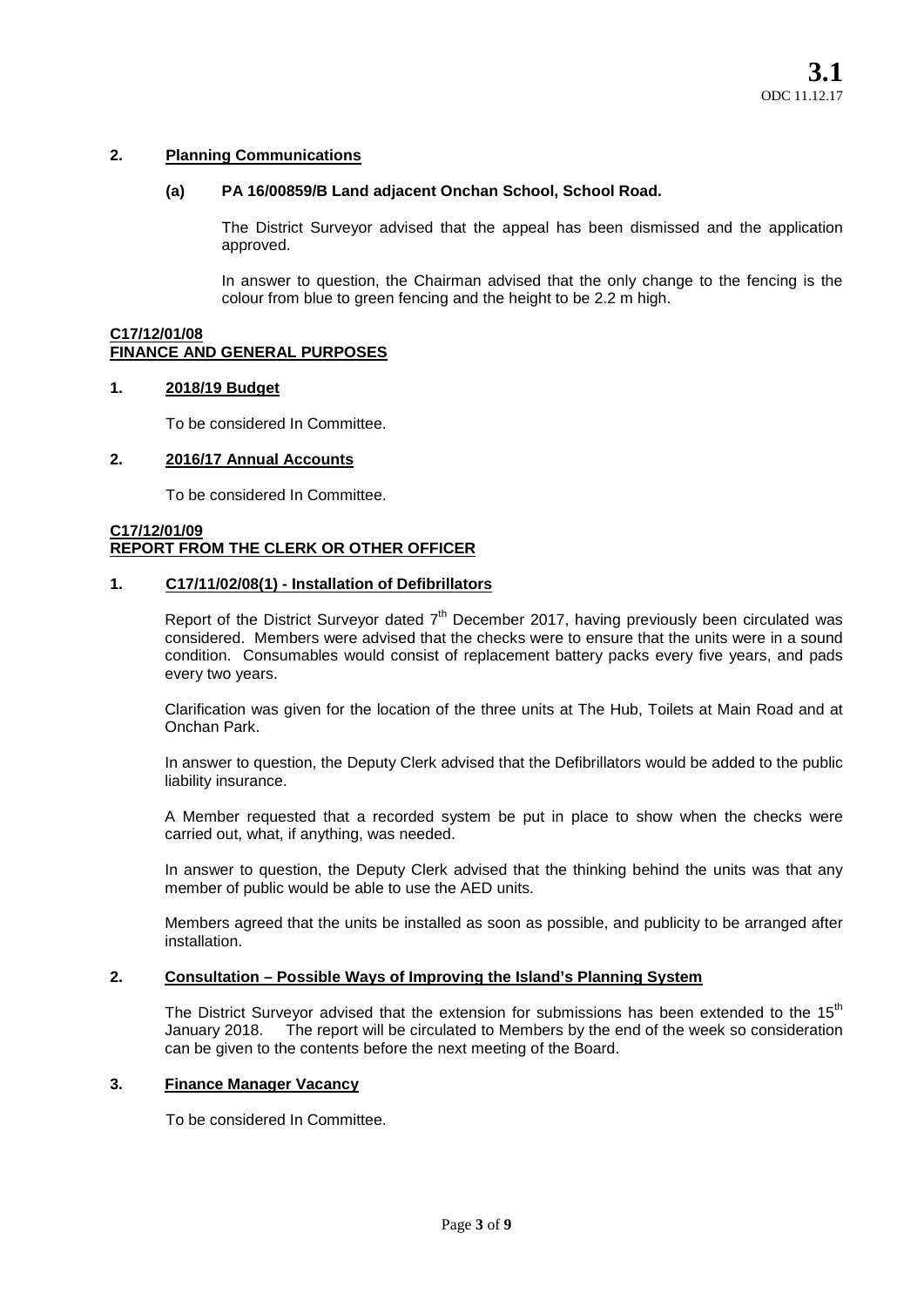# **C17/12/01/10 LETTERS, PETITIONS, MEMORIALS AND OTHER COMMUNICATIONS**

None.

### **C17/12/01/11 QUESTIONS**

None.

#### **C17/12/01/12 MOTIONS**

None.

# **C17/12/01/13 ENVIRONMENTAL AND TECHNICAL SERVICES MATTERS**

# **1. Village Green Paths – Tender Report**

To be considered In Committee.

### **C17/12/01/14 PROPERTIES AND AMENITIES MATTERS**

# **1. Housing Appeal – SHA 446**

To be considered In Committee.

# **2. Housing Allocations**

To be considered In Committee.

# **3. 44-46 Main Road**

To be considered In Committee.

# **C17/12/01/15 CHAIRMAN'S ANNOUNCEMENTS**

# **1. Attendances**

- 10<sup>th</sup> December Marown Christmas Civic Service
- 11<sup>th</sup> December Christmas Reception, Government House.

# **2. Dates for the Diary**

- $\bullet$  13<sup>th</sup> December Methodist Church Carol Service
- $\bullet$  14<sup>th</sup> December Fundraiser, Onchan Parish Hall.
- 14<sup>th</sup> December Tynwald Christmas Carol Service
- $•$  19<sup>th</sup> December Christmas Reception with invited guests Douglas Borough Council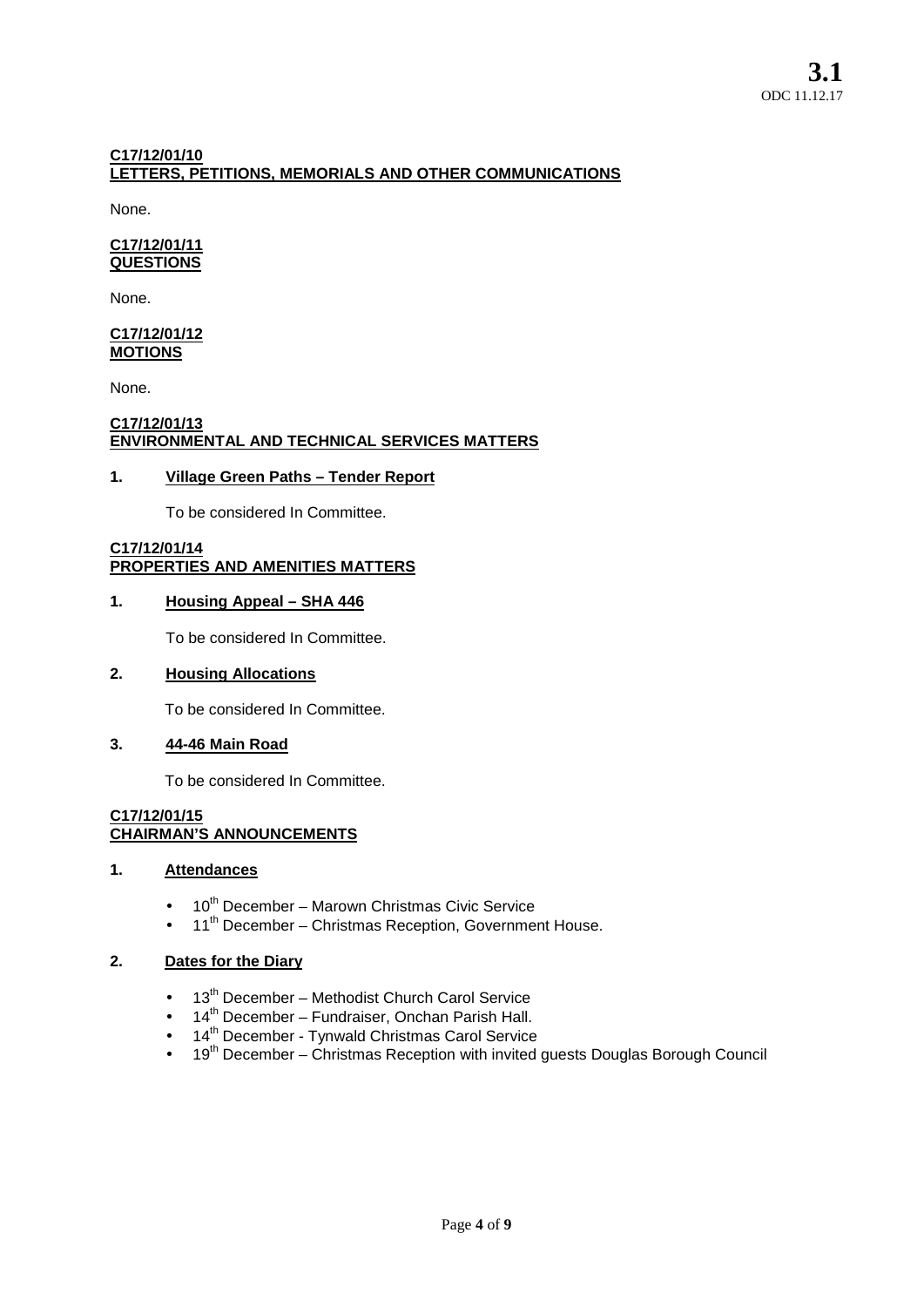### **C17/12/01/16 ANY OTHER BUSINESS**

### **1. Icy Conditions**

A Member asked that recognition be given to the staff who worked through the recent challenging snowy conditions, with a further vote of thanks being given to those who have provided assistance with access in the district.

Lead Member for Properties and Amenities also wished that thanks be given to those staff who assisted clearance in the area around the Methodist Church on Friday before a funeral was going to take place. Those in attendance appreciated the efforts.

# **2. Young People Projects**

In answer to comment from the Vice-Chairman, Members advised that they had no objections to young people carrying out community projects within the District.

In answer to question, the Deputy Clerk advised that if the voluntary work was done on behalf of the Authority, those involved would be covered by the Commissioners' insurance.

Members agreed that further discussions take place regarding the supervision, management and establishment of ground rules of what may be done with reasonable levels of input.

# **3. Political Surgeries – Garff District**

Members were advised that the two MHK's for Garff would be holding surgeries on 5<sup>th</sup> March and 9<sup>th</sup> July tween 5.00 p.m and 6.00 p.m. at the Archibald Knox. This would be an opportunity for those residents in Onchan who fall within the Garff district to meet with their political<br>representative. The MHKs wished to extend the invitation to Members of the Board to attend. The MHKs wished to extend the invitation to Members of the Board to attend. this had worked successfully in Garff.

The Chairman requested the Deputy Clerk to write to the MHKs advising that the political surgeries fell on the same evening as the Commissioners' Board meeting, but that their invitation was noted and would be reminded to Members nearer the time.

A Member commented that the Garff MHKs should speak with the Onchan MHKs to ensure that the political surgeries are not held the same week, so as not to confuse the residents.

*The meeting moved to In Committee proceedings at 7.40 p.m.*

# **C17/12/01/17 PROPERTIES AND AMENITIES MATTERS**

### **1. 44-46 Main Road**

The following matter was considered in committee and transferred to the public domain.

It was proposed by Mr Cherry, seconded by Mr Turton, and unanimously **RESOLVED that the cash offer made on 44-46 Main Road be accepted, and that the Agents be instructed to proceed with the arrangements to progress as soon as possible.**

A Member stated that the money was to be ring fenced to offset some of the cost of the refurbishment works undertaken at the Onchan Hub.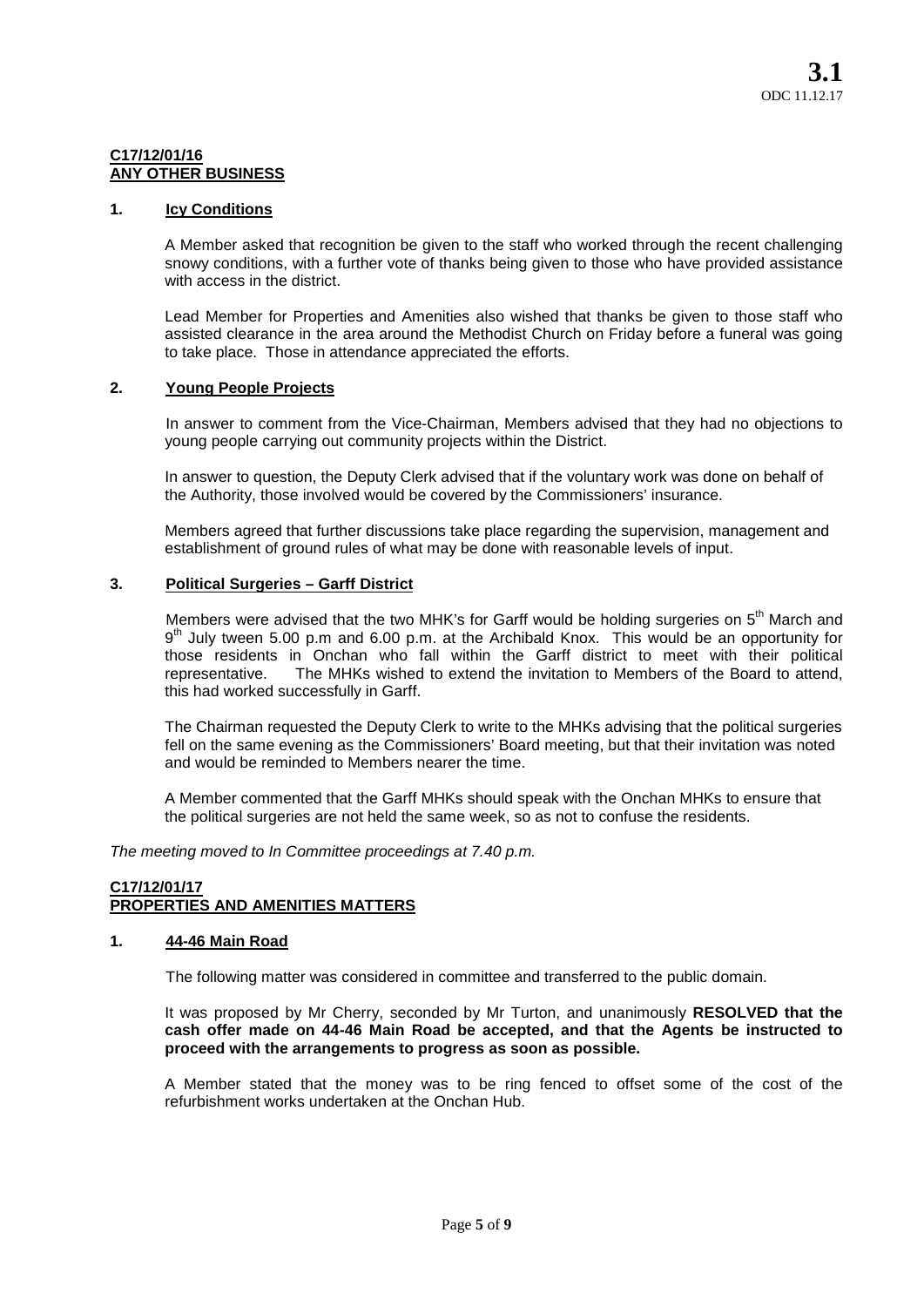# **2. Housing Allocations**

The following matter was considered in committee and transferred to the public domain.

On the proposal of Mr Cherry, seconded by Mr Macfarlane, it was unanimously **RESOLVED that the following housing allocations be approved en bloc:-**

- **(a) 13/01 – 2 Bed House - that the tenancy of 13/01 be offered to HA 3903.**
- **(b) 13/08 – 2 Bed House - that the tenancy of 13/08 be offered to HA 3881**

# **3. Housing Appeal – SHA 446**

The following matter was considered in committee and transferred to the public domain.

The Deputy Clerk gave details of:-

- the letter of appeal;
- the housing application; and
- the letters received in support of the application.

Discussion ensued and Members felt that Springfield Court was not suitable for the particular needs of the sheltered housing applicant.

It was proposed by Mr Cherry, seconded by Mr Turton, and **RESOLVED that the housing application appeal of SHA 446 be refused**.

*For: Messrs Allen, Cherry and Turton. Against: Mr Quirk and Mr Macfarlane.*

# **C17/12/01/18 ENVIRONMENTAL AND TECHNICAL SERVICES MATTERS**

### **1. Village Green Paths – Tender Report**

The report of the Property Maintenance Officer, having previously been circulated was considered.

In answer to question, the District Surveyor advised that the Village Green paths were breaking up and were in a poor condition. The financing had been included within this year's budget provision.

The Deputy Clerk advised Members that if the work to restore the paths was not undertaken, and someone had an accident there, the Commissioners would bear a significant liability as they knew the paths required repair.

It was proposed by Mr Cherry, seconded by Mr Turton and unanimously **RESOLVED that RGW Ltd be awarded the contract to restore the Village Green footpaths on the basis of the tender received.**

### **C17/12/01/19 REPORT FROM THE CLERK OR OTHER OFFICER**

# **1. Finance Manager Vacancy**

The Deputy Clerk advised that:-

- Applications closed on Friday 8<sup>th</sup> December, with 11 completed applications.
- The next stage would be to go through a short listing process using a matrix to see who meets the person specification.
- The interview panel will be the Chairman, the Vice-Chairman and the Acting Chief Executive.
- Interviews to be held 11<sup>th</sup> January 2017.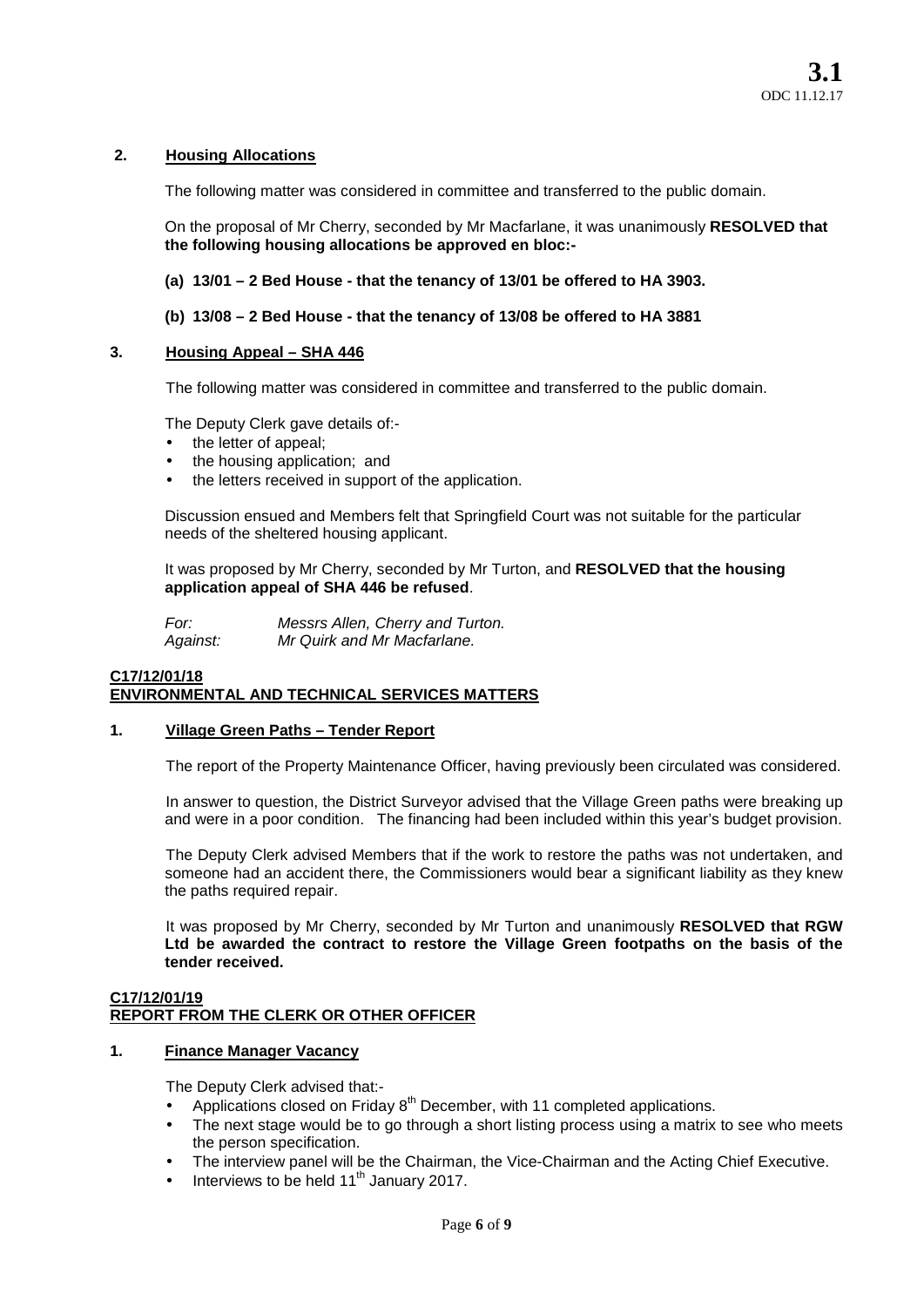After discussion, it was agreed that the Interview panel would meet to go through the applications to draw up a short list for interview on Tuesday 12<sup>th</sup> December.

# **C17/12/01/17 BUSINESS ARISING NOT REFERRED TO IN THE MINUTES OF ANY SPECIAL COMMITTEES**

### **1. C17/11/02/20(1) - Kenyon's Youth Café**

The following matter was considered in committee and transferred to the public domain.

*Mr Macfarlane declared an interest.*

Correspondence received from the Trustees of Kenyon's Café, having previously been circulated was considered. The Deputy Clerk advised that the Trustees were asking for reconsideration of the original decision made regarding the use of the other areas at the Onchan Hub. He further advised that for a decision to be reversed, Standing Orders would need to be suspended.

A Member read out the resolution from  $14<sup>th</sup>$  August 2017 as follows:-

*"That the exclusive use be offered to the Trustees of Kenyon's Café and that other related agencies be allowed to use the premises provided there is no financial gain."*

"That a five year licence be offered to the Trustees of Kenyon's Cafe, with the rent being set at *£1,000 for the first year, increasing by compound interest of 10% each year."*

*It was proposed by Mr Quirk, seconded by Mr Cherry, that the Trustees of Kenyon's Café be given permission to the use the Onchan Hub facilities on a Friday night after the Junior Youth Club have vacated the premises until 10.00 p.m. A vote was taken and the proposal failed.*

*For: Messrs Quirk and Cherry Against: Messrs Allen, Crellin, Turton and Miss Williams "*

Following discussion, the Deputy Clerk was asked to issue a reply to the Trustees of Kenyon's Café that the availability stands as resolved by the Board at their meeting of  $14<sup>th</sup>$  August 2017, as detailed above.

### **2. Building Control Income/Expenditure**

The following matter was considered in committee and transferred to the public domain.

Report of the District Surveyor dated 6<sup>th</sup> December 2017, having previously been circulated was considered.

The District Surveyor informed Members that:-

- The Eastern Local Plan was being reconsidered, and there was a possibility of a considerable amount of building work being proposed.
- If the building control function is removed, this does not automatically mean that we would have to lose the staff as they carry out other duties within the Authority.
- Loss of an annual income could equate to a 5p rate.
- Consideration of the removal of building control had been considered previously in 2012.
- Douglas Borough Council are going to fight to retain the control of their building control function.

The Deputy Clerk advised that the service provided by the Authority was held in high regard by the building trade.

It was agreed that the Authority should fight to keep the service .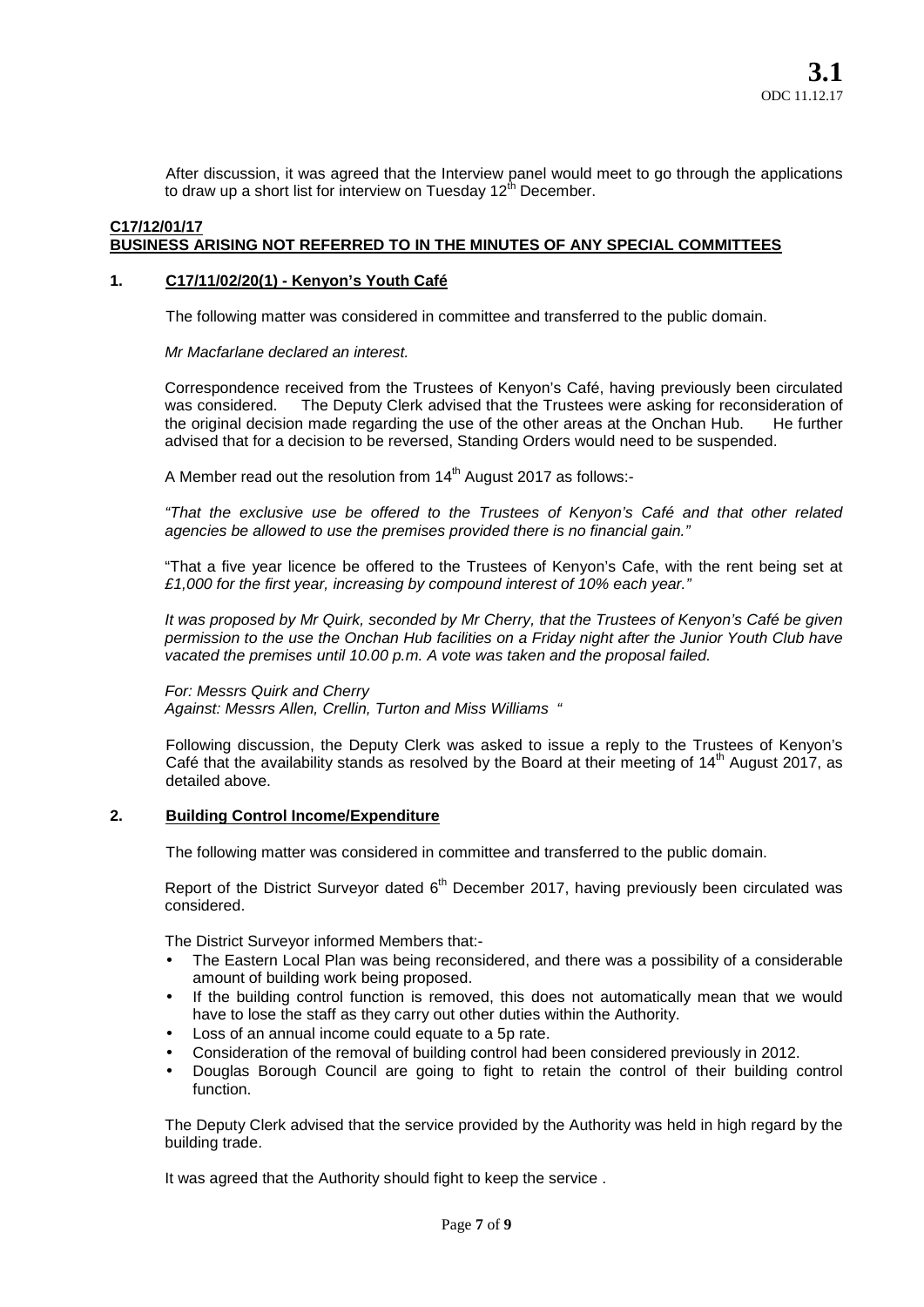The Chairman:-

- requested an analysis of time spent on building control from  $1<sup>st</sup>$  January 2018 to 30<sup>th</sup> June 2018, and details of costings for the provision of the service.
- Inform Government that the Board would like to retain the Building Control Service;
- Ask the Onchan MHKs for support to retain the service with the Authority.

# **C17/12/01/18 FINANCE AND GENERAL PURPOSES**

### **1. 2016/17 Annual Accounts**

The following matter was considered in committee and transferred to the public domain.

The Deputy Clerk advised that the annual accounts for the period to 31<sup>st</sup> March 2017 are available for signing. Members had been circulated with a copy of the letter from the External Auditors, Grant Thornton which highlighted some concerns which had been addressed, and showed a surplus for the previous year. A resolution was required from the Board to sign the accounts.

Mr Begley advised that guidelines from Central Government are that the reserve should be between 25% to 30% of total income. The Authority does require a financial buffer for the start of the financial vear. He felt that the Authority were in a good position, and gives an opportunity to He felt that the Authority were in a good position, and gives an opportunity to carry out larger projects if the Board so wished.

In answer to questions, Mr Begley advised:-

- That there had been an information gap, but the audit had been successful.
- A loan will need to be taken out for the Marion Road Scheme.
- The accounts were well set up and controls were in place.
- The 9 months accounts will follow at the end of January.

The Chairman advised that the Board would like time to consider the accounts before he signed the document.

### **2. 2018/19 Budget**

The following matter was considered in committee and transferred to the public domain.

The Deputy Clerk advised that the document circulated was the first draft of the 2018/19 budget. Members were advised that the Lead Member for Finance and General Purposes will be provided with the detail, but there was a need for the Board to be mindful of a break even position.

Discussion ensued with regard to the proposed budget and its effects on the rate.

In answer to comment, the Deputy Clerk stated that the 'Wish List' was something the Board would like to do, not what needs to be done.

Mr Begley explained the loans that are already in place, and every loan taken out does have an annual impact on the surplus. Some items on the wish list, wheelie bins and new pick up could be placed as capital items. Weighing up advantages of the loans depends on how long the asset will last and this defines the length of the loan. The current borrowing rate is 2%, and there is currently no minimum loan limit for rate borne schemes.

The Chairman requested that the wish list is broken down and circulated to Members.

A Member commented that the items in relation to Onchan Park should be considered as part of the Park project.